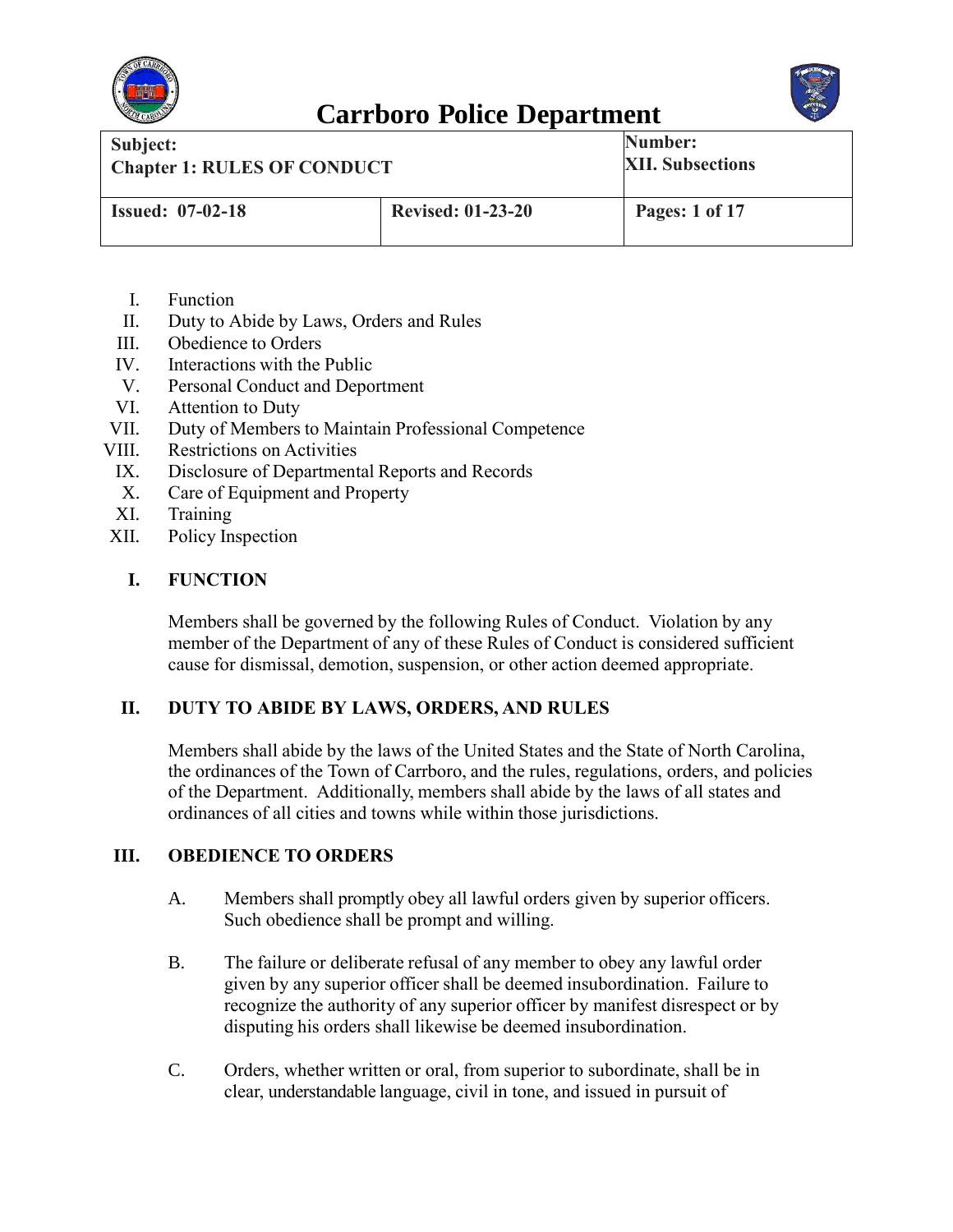



| Subject:<br><b>Chapter 1: RULES OF CONDUCT</b> |                          | Number:<br><b>XII. Subsections</b> |
|------------------------------------------------|--------------------------|------------------------------------|
| <b>Issued: 07-02-18</b>                        | <b>Revised: 01-23-20</b> | Pages: 2 of 17                     |

Departmental business.

- D. No commanding or superior officer shall knowingly and willfully issue any order which is in violation of any law, ordinance, or Departmental rule.
- E. Members shall not publicly criticize or comment derogatorily to anyone about instructions or orders they have received from a superior officer, unless and except to the extent such speech is protected by the First Amendment. Nothing herein is intended to, nor should be construed so as to infringe any right protected by Federal or State law.
- F. Should any order conflict with any previous order issued by another superior officer or with any Departmental rule, the member to whom the order is given shall respectfully call attention to the conflict; and if the superior officer giving the second order does not change it so as to obviate the conflict, his orders shall stand and the responsibility shall be his. Orders shall be countermanded or conflicting orders issued only when reasonably necessary for the good of the Department.
- G. No member is required to obey any order which is contrary to the laws of the United States, the State of North Carolina, or the ordinances of the Town of Carrboro. Such refusal to obey, however, is the member's responsibility, and he shall be required to show that his refusal to obey was based on a reasonable, good faith belief that the order was unlawful.
- H. Members who are given orders they feel to be unjust or contrary to Departmental rules must first obey the order to the best of their ability and then may proceed to appeal as provided herein.
- I. Members may appeal for relief from orders or instructions which are unlawful or unjust. Such appeals must be made in writing to higher authority through proper channels. Irresponsible or capricious appeals shall be considered as serious misconduct.
- J. Any member who is given any unlawful, unjust, or improper order shall at the first opportunity, report in writing the full facts of the incident together with his own action to the Chief of Police via regular channels.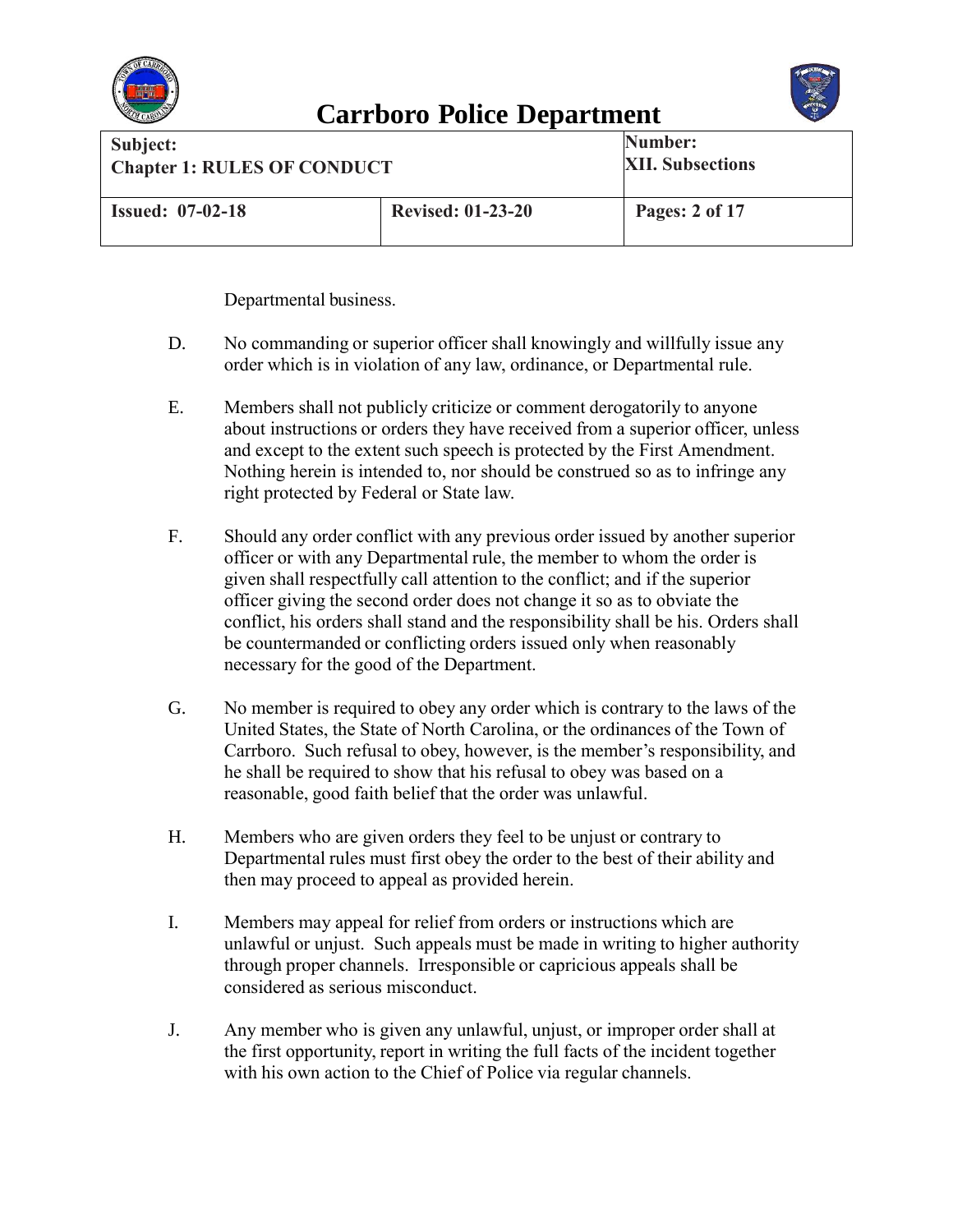



| Subject:<br><b>Chapter 1: RULES OF CONDUCT</b> |                          | Number:<br><b>XII. Subsections</b> |
|------------------------------------------------|--------------------------|------------------------------------|
| <b>Issued: 07-02-18</b>                        | <b>Revised: 01-23-20</b> | Pages: 3 of 17                     |

- K. Members shall perform all lawful duties as may be required of them by a superior officer, regardless whether such duties are specifically assigned to them in any Departmental rules or regulations.
- L. Members in doubt as to the nature or details of their assignments shall seek such information from their supervisor.

#### **IV. INTERACTIONS WITH THE PUBLIC**

- A. Members shall conduct themselves at all times, whether on or off-duty, in such a manner as to reflect favorably upon the Carrboro Police Department. Members, whether on or off-duty, shall not engage in any conduct which is unbecoming of a police officer.
- B. Members, while being vigorous and unrelenting in the enforcement of the law, must maintain a strictly impartial attitude toward complainants and violators.
- C. Members shall at all times be courteous, patient, polite, and respectful in dealing with the public. All business conversations shall be conducted in a courteous and even-tempered manner.
- D. Members shall politely give their names and other pertinent identification information to any violator or other person when requested to do so, unless such action is likely to jeopardize the successful completion of an assignment.
- E. Members shall treat other members of the Department with respect. Members shall be courteous, civil, and respectful to their superior officers and associates whether on or off-duty. In addressing or referring to an officer with rank, his rank and name shall be used.
- F. Members shall cooperate, support, and assist each other in ethical endeavors and shall not publicly criticize the work or the manner of performance of duty of any other member, unless and except to the extent such speech is protected by the First Amendment.
- G. Members shall not use threatening, insulting, profane, or obscene language when dealing with other members of this Department or members of the public. Members shall not be disrespectful or rude nor shall they use abusive language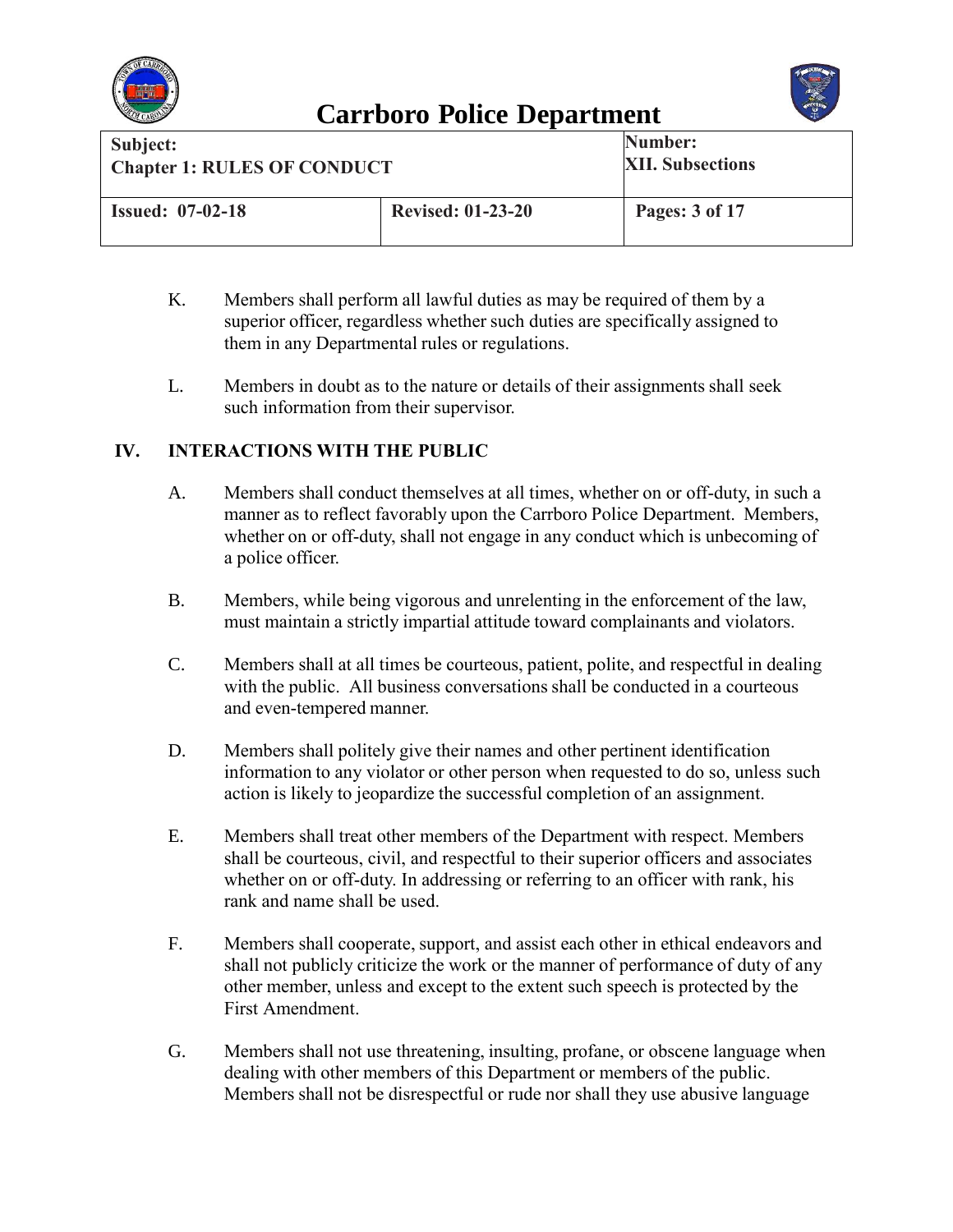



| Subject:                           |                          | Number:                 |
|------------------------------------|--------------------------|-------------------------|
| <b>Chapter 1: RULES OF CONDUCT</b> |                          | <b>XII. Subsections</b> |
| <b>Issued: 07-02-18</b>            | <b>Revised: 01-23-20</b> | Pages: 4 of 17          |

toward any superior officer or fellow member.

- H. Unless and except to the extent that such speech may be protected by Federal or State law, or the First Amendment, members shall refrain from circulating scandalous stories about other members or other governmental employees and shall refrain from circulating criticism of other governmental employees or departments. Subject to the foregoing constitutional considerations, members shall not publicly criticize the actions of any judge or other officer of any court, any member of this Department, or any Departmental policy.
- I. Any information whatsoever which is made available to any member of the news media shall be done so by the Chief of Police, a Captain of Police, or by the Chief's designee. Nothing herein is intended to infringe any rights protected by Federal or State law.

#### **V. PERSONAL CONDUCT AND DEPORTMENT**

- A. Members shall conduct their private and professional lives so as to avoid bringing discredit upon the Department by scandal, spectacle, or ridicule.
- B. Members shall not perform any acts or make any statements, oral or written, for publication or otherwise, which tend to bring the Department or its members into disrepute or ridicule; or which destructively criticize the Department or its members in the performance of their official duties; or which tend to disrupt or impair members in the performance of their official duties; or which tend to interfere with or subvert the reasonable supervision or proper discipline of members of the Department. This provision shall not apply with respect to government employee speech that is protected by the First Amendment.
- C. No member shall commit an act of oppression, favoritism, willful wrong, or injustice.
- D. Members are required to speak the truth at all times, whether under oath or not, in giving testimony or in connection with any official duty. Members are exempt from this requirement in those limited circumstances where compliance is likely to jeopardize the successful completion of an investigation, or jeopardize the health or safety of the officer or others (i.e., undercover drug operation).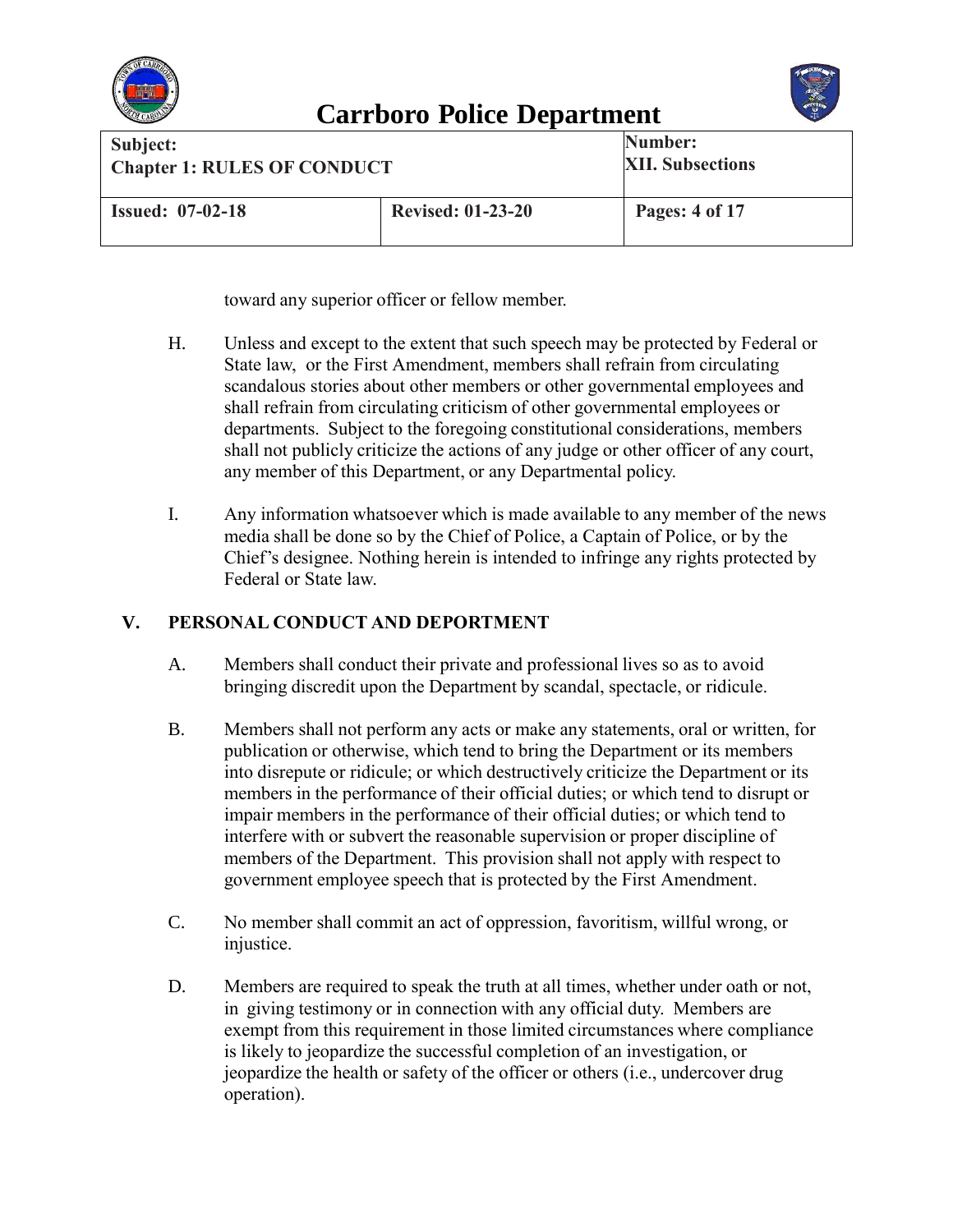



| Subject:<br><b>Chapter 1: RULES OF CONDUCT</b> |                          | Number:<br><b>XII. Subsections</b> |
|------------------------------------------------|--------------------------|------------------------------------|
| <b>Issued: 07-02-18</b>                        | <b>Revised: 01-23-20</b> | Pages: 5 of 17                     |

- E. Members shall be truthful and complete in all written and oral reports and shall not knowingly report any inaccurate, false, or improper information.
- F. Alcohol Use
	- 1. Members shall not drink any alcoholic beverages or be impaired or have any odor of impairing substances on their breath while in uniform or onduty except as authorized in connection with Intoxilyzer training schools.
	- 2. Excessive use of alcoholic beverages is forbidden as well as any use of alcoholic beverages which renders the member unfit to report for his next regular tour of duty.
	- 3. Members shall not bring into or store alcoholic beverages in any Department facility or vehicle, except alcoholic beverages which are being held as evidence, and then only in conformance with Departmental procedures.
- G. Members shall not use any controlled substances as defined by the General Statutes of North Carolina, except when prescribed by a duly licensed member of the medical profession for treatment of the member.
- H. No member in uniform or while acting in an official Departmental capacity shall enter any liquor store or any other store for the purpose of purchasing intoxicating liquor, beer, or wine.
- I. Members shall not smoke, chew tobacco, or chew chewing gum on-duty while in direct contact with the public, specifically including, but not limited to, while in court and while directing traffic. Members are not permitted to smoke or use any tobacco product while in their town vehicle.

#### **VI. ATTENTION TO DUTY**

A. Although certain hours are allotted for the performance of duty, off-duty members are subject to being required to report for duty at any time. Off- duty members shall, when given official notice, report for duty immediately upon receipt of notification and shall comply with instructions given at the time of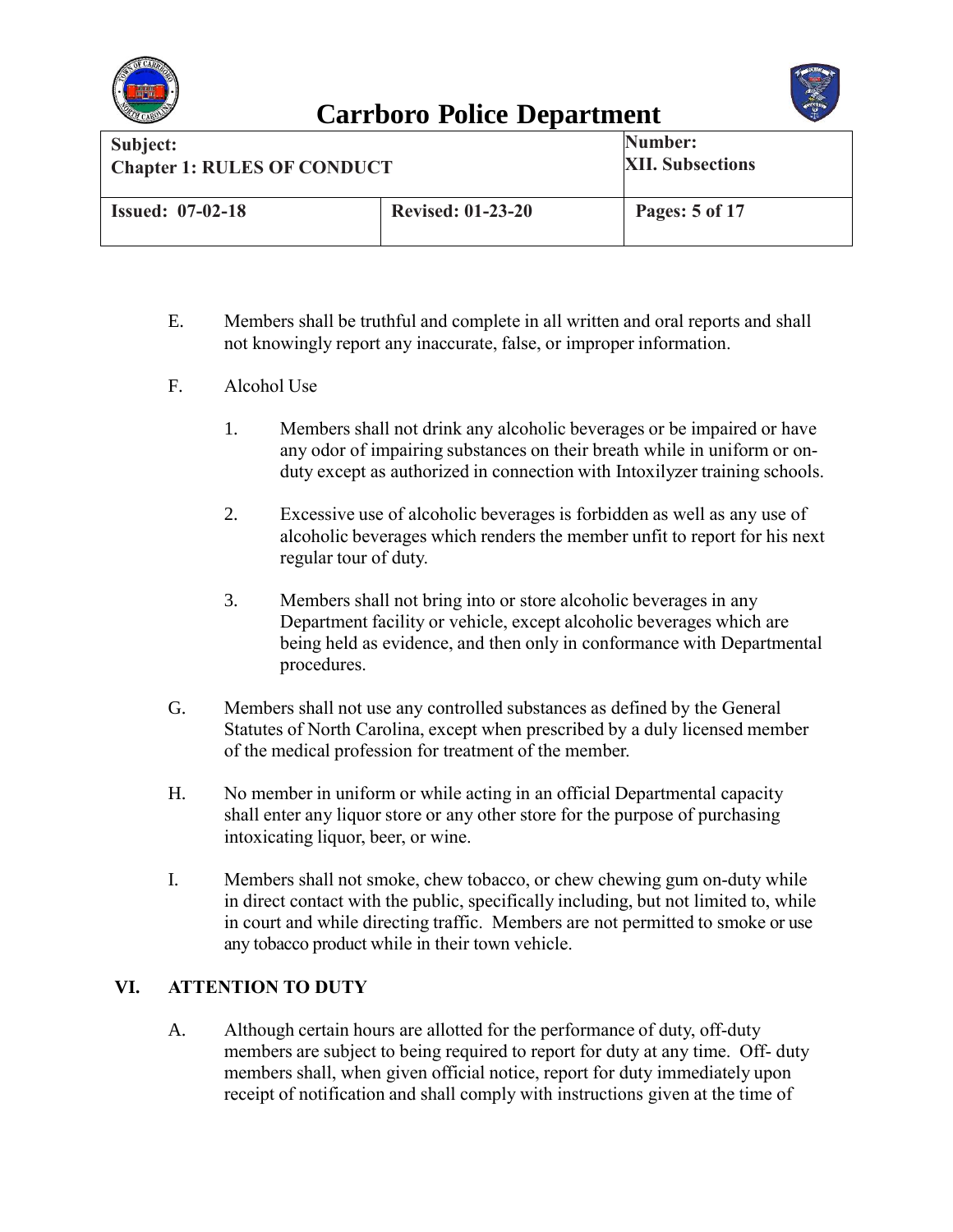



| Subject:                           |                          | Number:                 |
|------------------------------------|--------------------------|-------------------------|
|                                    |                          | <b>XII. Subsections</b> |
| <b>Chapter 1: RULES OF CONDUCT</b> |                          |                         |
|                                    |                          |                         |
|                                    |                          |                         |
| <b>Issued: 07-02-18</b>            | <b>Revised: 01-23-20</b> | <b>Pages:</b> 6 of 17   |
|                                    |                          |                         |
|                                    |                          |                         |

notification.

- B. Patrol officers shall report for duty by 5:45 A.M. for the day shift and by 5:45 P.M. for the night shift.
- C. Members assigned to other divisions shall report for duty during hours specified by their supervisor.
- D. Members shall remain on-duty until properly relieved by another member or until officially dismissed by a superior officer. Members shall take leave from their official duties only when authorized in conformity with regulations or when permitted to do so by the supervisor.
- E. Members shall respond without unnecessary delay to calls for assistance; however, such response shall be in compliance with Departmental rules governing emergency vehicle operations.
- F. Whenever any member is ordered to appear in court, he shall attend punctually. Dress clothing or the official uniform shall be worn when appearing in court.
- G. Members shall submit all necessary reports on time and in accordance with established Departmental procedures.
- H. Any member receiving a written communication for transmission to a superior officer shall in every case forward such communication to the intended recipient as soon as possible.
- I. Members shall maintain personal telephone service (either residential or cellular) so that they may be contacted if necessary. Members shall notify their supervisor and the Department's Administrative Assistant of a change in their telephone number or address within twenty-four hours of such change.
- J. Members receiving or possessing facts or information relative to a criminal offense or case shall not retain or suppress such facts or information but shall report such facts or information in accordance with Departmental policy.

#### **VII. DUTY OF MEMBERS TO MAINTAIN PROFESSIONAL COMPETENCE**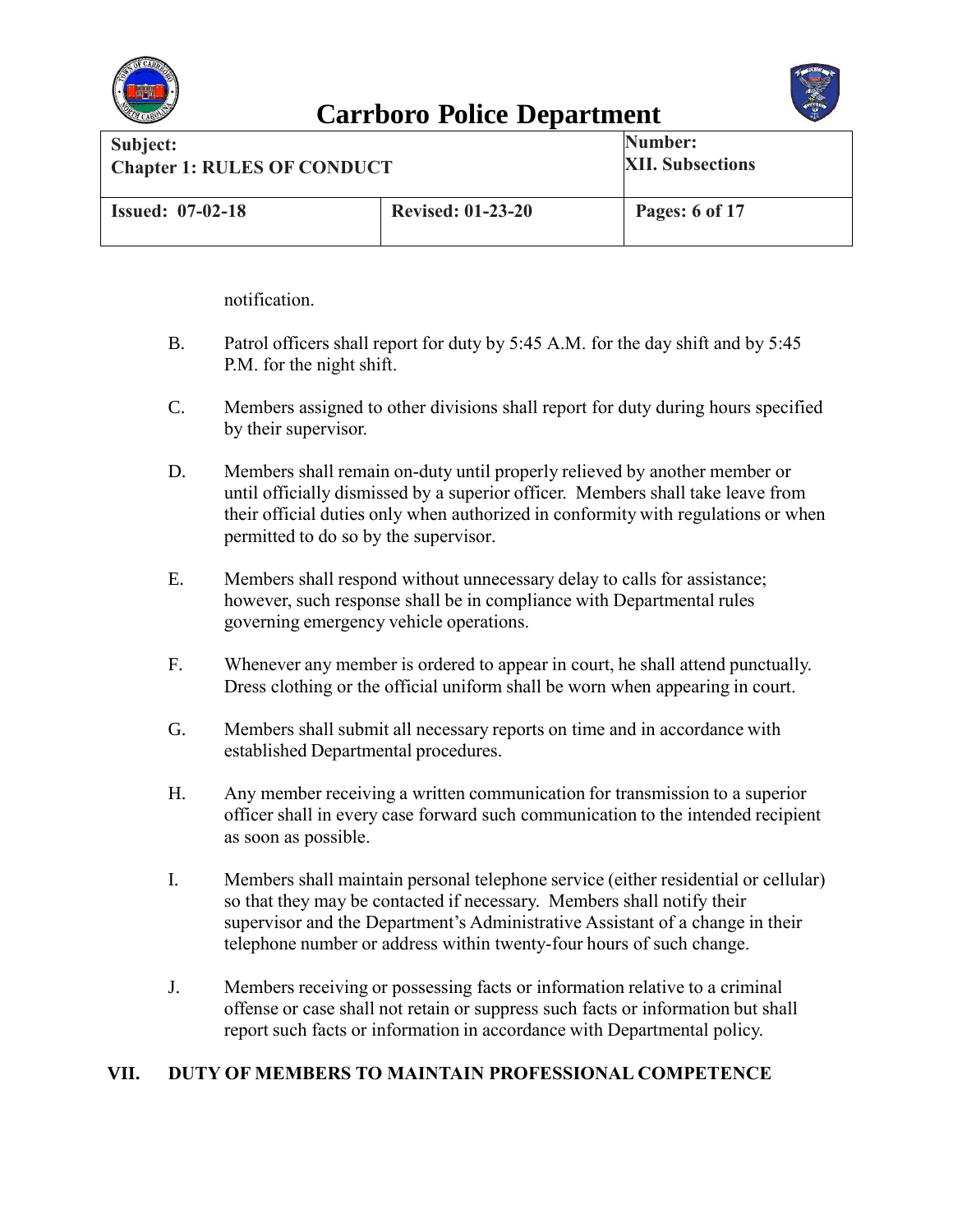



| Subject:                           |                          | Number:                 |
|------------------------------------|--------------------------|-------------------------|
| <b>Chapter 1: RULES OF CONDUCT</b> |                          | <b>XII. Subsections</b> |
|                                    |                          |                         |
| <b>Issued: 07-02-18</b>            | <b>Revised: 01-23-20</b> | Pages: 7 of 17          |

- A. Members are held responsible for thoroughly understanding the laws and ordinances they are charged with enforcing and all policies and procedures established by the Department.
- B. Members shall maintain sufficient competency to properly perform their duties and to assume the responsibilities of their positions.
- C. All members must maintain themselves in a physical condition sufficient to perform all essential job functions.

#### **VIII. RESTRICTIONS ON ACTIVITIES**

- A. On-duty members registered to vote in the Town of Carrboro shall be allowed a reasonable time on election days to vote. On-duty members shall stay away from election polls except when voting or when ordered or dispatched to maintain order at the polls. On-duty members shall take no action at a polling place to influence voting.
- B. Members are forbidden to solicit, petition, influence, or intervene with any person outside the Department for purposes of personal preferment, advantage, transfer, advancement, promotion, or change of duty for themselves or any other member, except for petitions to the Town Council. Nothing herein is intended to infringe any right protected by Federal or State law.
- C. Gifts and Gratuities
	- 1. Neither members, nor their families, shall solicit or accept any gift, gratuity, present, or fee where there is any direct or indirect connection between the solicitation or acceptance and their employment with the Department.
	- 2. Other than their lawful salary, members shall not accept any gift, gratuity, or reward in money or other consideration for services rendered in the line of duty.
	- 3. Members are strictly prohibited from soliciting or accepting any gift, gratuity, loan, fee, or any other thing of value or from lending or borrowing or from buying or selling anything of value from or to any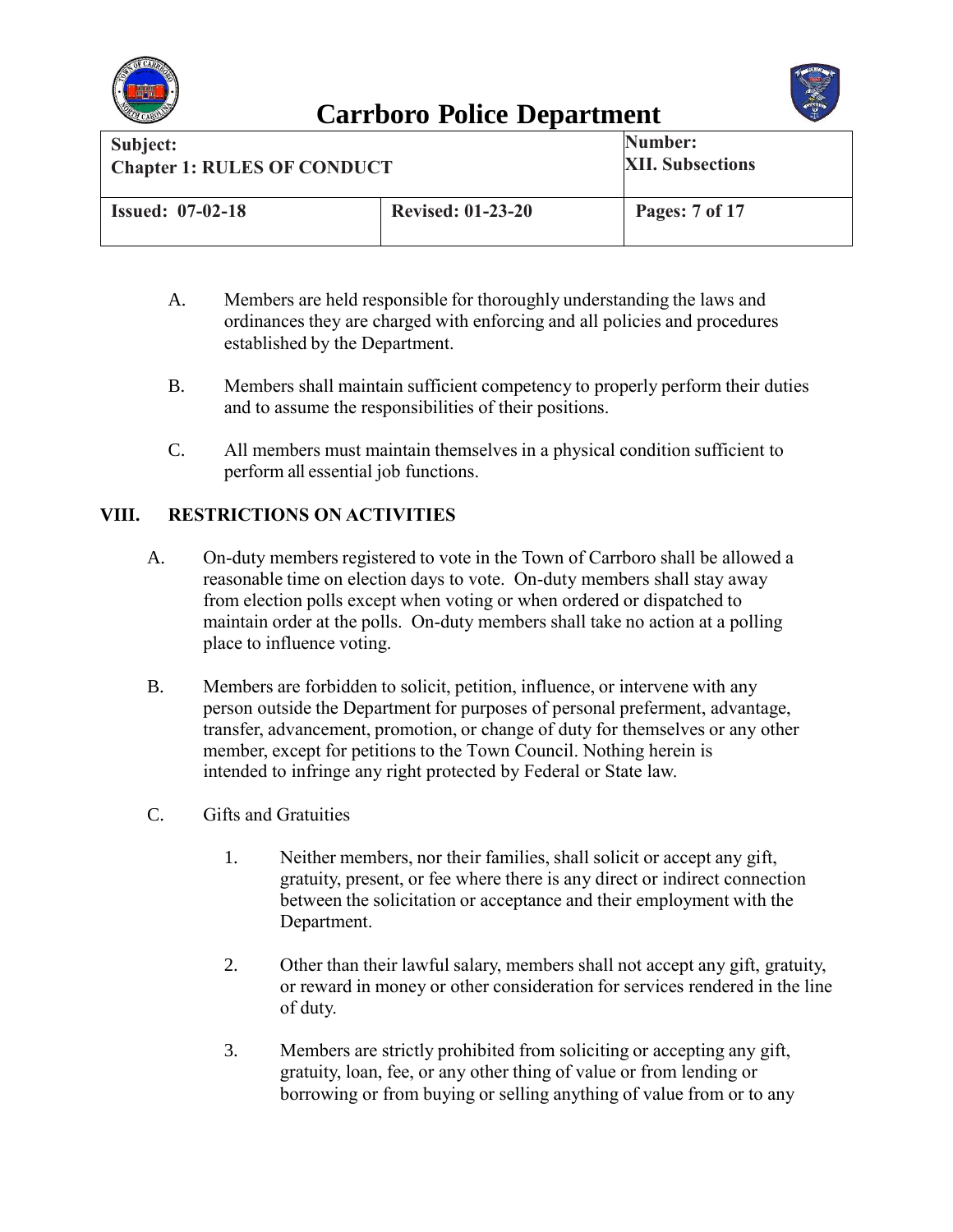



| Subject:<br><b>Chapter 1: RULES OF CONDUCT</b> |                          | Number:<br><b>XII. Subsections</b> |
|------------------------------------------------|--------------------------|------------------------------------|
| <b>Issued: 07-02-18</b>                        | <b>Revised: 01-23-20</b> | <b>Pages: 8 of 17</b>              |

suspect, arrestee, defendant, or other person involved in any case, or other persons of ill repute, or professional bondsman, or other persons whose vocations may profit from information obtained from the police, except as officially authorized in writing by the Chief of Police.

- 4. Members shall not convert to their own use, or the use of another, any property found, recovered, or held as evidence pursuant to the member's police duty.
- 5. A member shall not receive or accept any gift or gratuity from another member if there is any indication that preferential consideration is the purpose for such gift or gratuity.
- 6. Any unauthorized gift, gratuity, loan, fee, reward, or other compensation of any kind coming into the possession of any member shall be forwarded to the Chief of Police with a written report detailing the surrounding circumstances of its acquisition.
- 7. Members shall not use their official position, badge, or identification card to solicit special privileges for themselves or others, to include free admission to places of amusement, discounts on purchases, or other favors.
- D. Members shall not give testimonials or permit their names or photographs to be used for advertising purposes, where there is any reference or inference made to their employment with the Department. Members shall not seek personal publicity, either directly or indirectly, in the course of their employment.
- E. Members shall not solicit subscriptions or sell books, papers, tickets, merchandise, or other things, or collect or receive money or other things of value while on-duty or in uniform.
- F. Members, or their spouses, shall not become surety on a bail bond for any person, except a member of his immediate family. [See N.C.G.S. 15A-541] Members shall not receive or accept money to be turned in as a fine or as bail for persons charged, cited, or convicted of a violation, including parking ticket fines.
- G. Members shall not recommend, suggest, advise, or counsel, except in the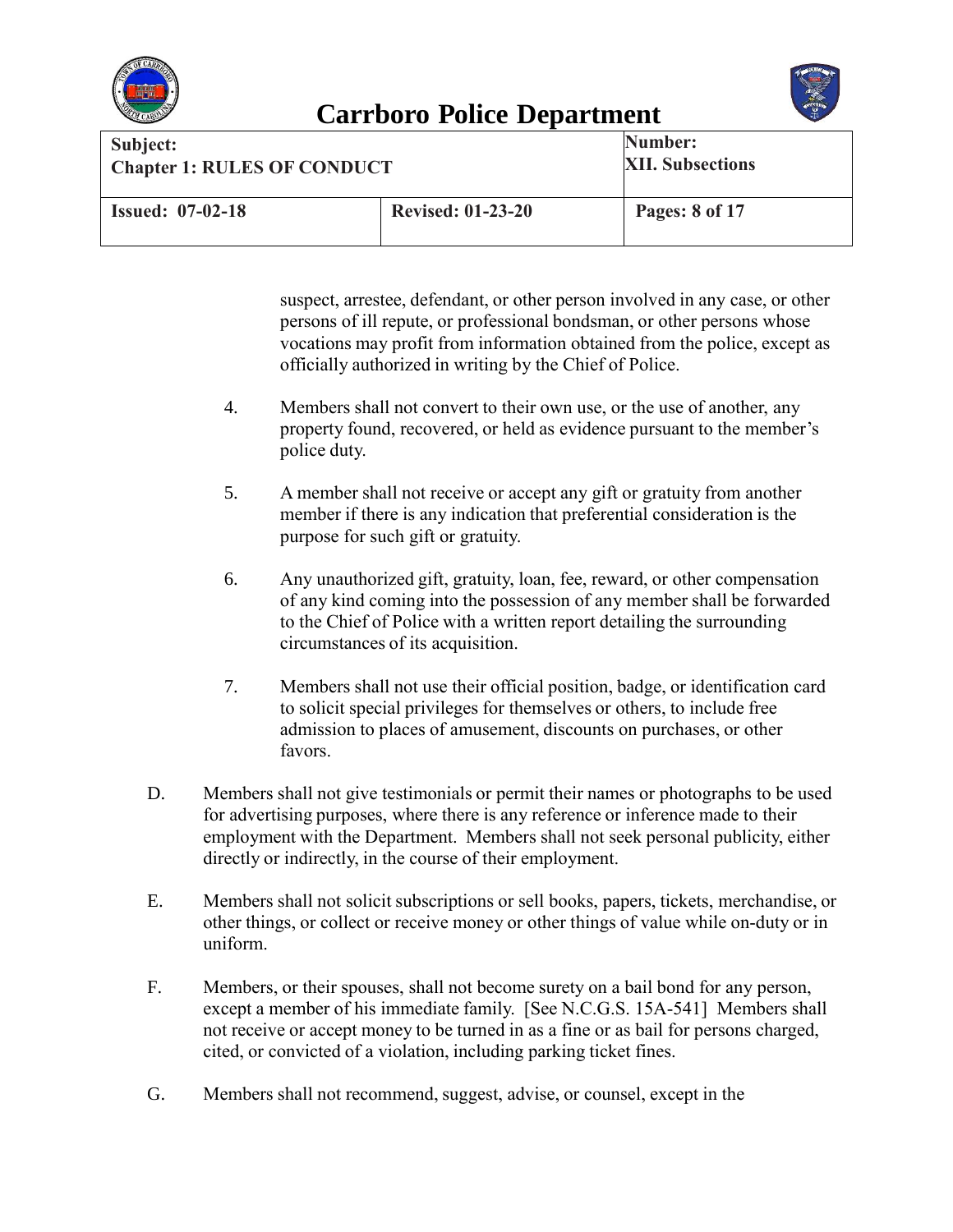



| Subject:<br><b>Chapter 1: RULES OF CONDUCT</b> |                          | Number:<br><b>XII. Subsections</b> |
|------------------------------------------------|--------------------------|------------------------------------|
| <b>Issued: 07-02-18</b>                        | <b>Revised: 01-23-20</b> | Pages: 9 of 17                     |

transaction of personal business, any person in the procurement of an attorney, ambulance service, towing service, mortician, or bail bondsman.

When an ambulance or towing service is needed by a person who is unable or unwilling to procure such service himself, the officer shall notify Orange County Emergency Management and request that the telecommunicator:

- 1. Dispatch available emergency medical service; and/or
- 2. Procure a towing service pursuant to the Town's towing service contract policies.
- H. Legal Proceedings
	- 1. Any member subpoenaed to testify for the defense in any trial or hearing or against the Town of Carrboro, against this Department, or against another member of this Department, in any trial or hearing, shall immediately notify the Chief of Police upon receipt of the subpoena.
	- 2. Except when a member is a party to a legal action, members shall not participate in the proceedings of civil sessions of court and shall not testify in civil actions unless legally summoned.
	- 3. Members instituting a civil action arising out of their official duties shall notify the Chief of Police in writing prior to taking such action. Members shall not use their official positions as a means of forcing or intimidating persons with whom they are engaged in a civil action to settle in favor of the member.
	- 4. Any member who has a damage suit filed against him by reason of an act performed in the line of duty shall immediately, but no later than twentyfour (24) hours after being served with the complaint in the action, notify the Chief of Police in writing, furnishing a copy of the complaint together with a full and accurate account of the circumstancesin question.
- I. Members shall promptly pay all just debts and discharge all legal obligations and liabilities incurred by them. No member should become indebted to any other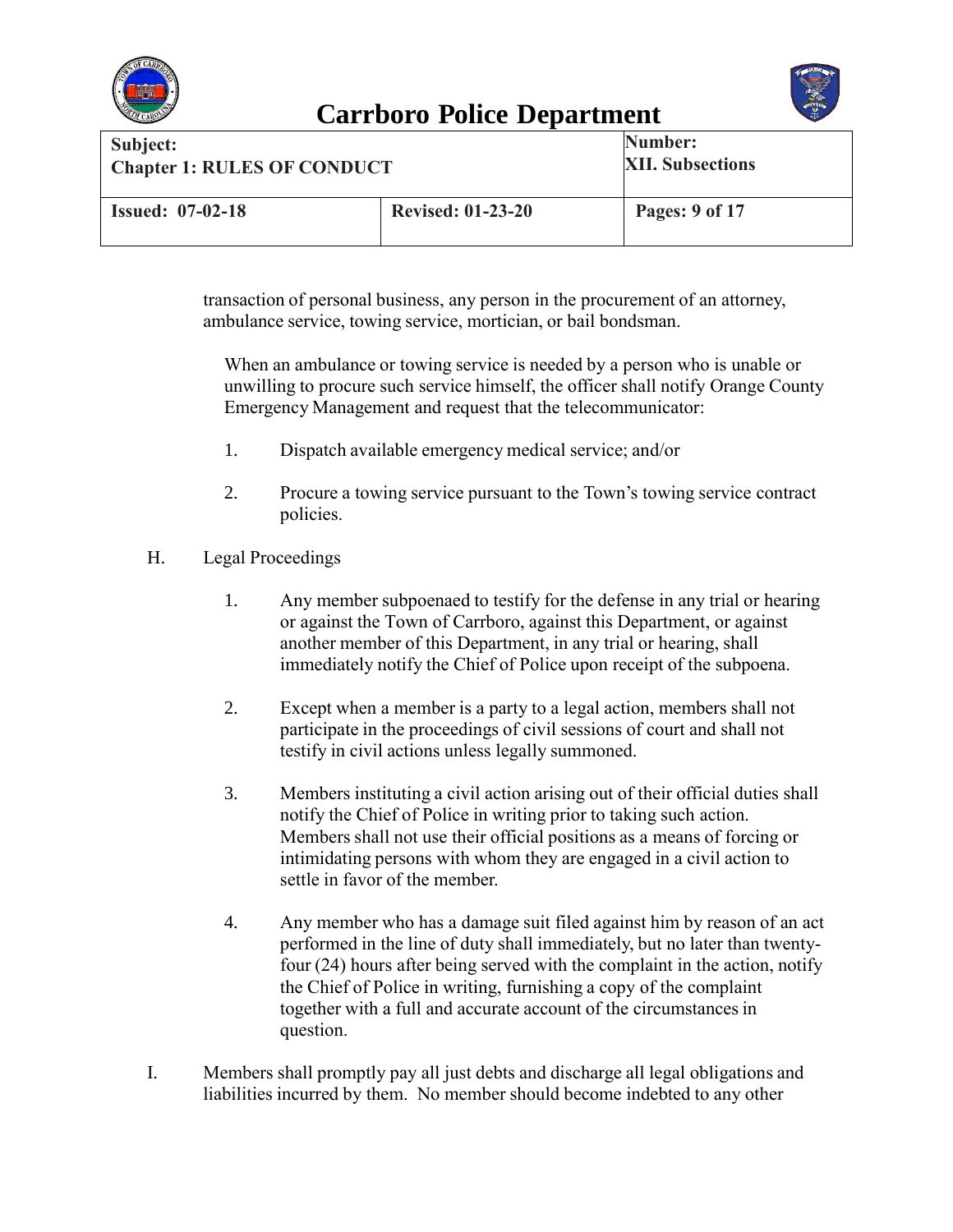



| Subject:<br><b>Chapter 1: RULES OF CONDUCT</b> |                          | Number:<br><b>XII. Subsections</b> |
|------------------------------------------------|--------------------------|------------------------------------|
| <b>Issued: 07-02-18</b>                        | <b>Revised: 01-23-20</b> | Pages: 10 of 17                    |

member to an appreciable degree.

- J. Badges and Department Keys
	- 1. Departmental issued identification cards are to be used discreetly, as circumstances necessitate, in the line of duty. They may be used by an offduty member while transacting legitimate personal business.
	- 2. Members are prohibited from lending their identification cards or badges to another person, or permitting them to be photographed or reproduced without the approval of the Chief of Police.
	- 3. Upon request, the badge, identification card, and Department- issued weapon shall be surrendered to a superior officer when the member's employment is terminated, or when the member is temporarily suspended from performing his duties, or when the member uses his weapon, badge or card in any manner which adversely reflects upon the integrity of the Department.
	- 4. Members shall obtain permission from the Chief of Police or a Captain before having duplicates made of any Departmental key or before lending or furnishing Departmental keys to any person not employed by the Department.
	- K. Members shall not interfere with an investigation or a case which has been assigned to another officer, unless directed to do so by a superior officer or upon request of the assigned officer.
	- L. All inquiries a member receives concerning a reduction in charges or plea bargaining should be courteously referred to the District Attorney or a member of his staff.
	- M. Members shall avoid associations or dealings with persons whom the member knows, or reasonably should know, to be a racketeer, sexual offender, gambler, felon or suspected felon, person under criminal investigation or indictment, or person who has a reputation in the community for present involvement in criminal activity.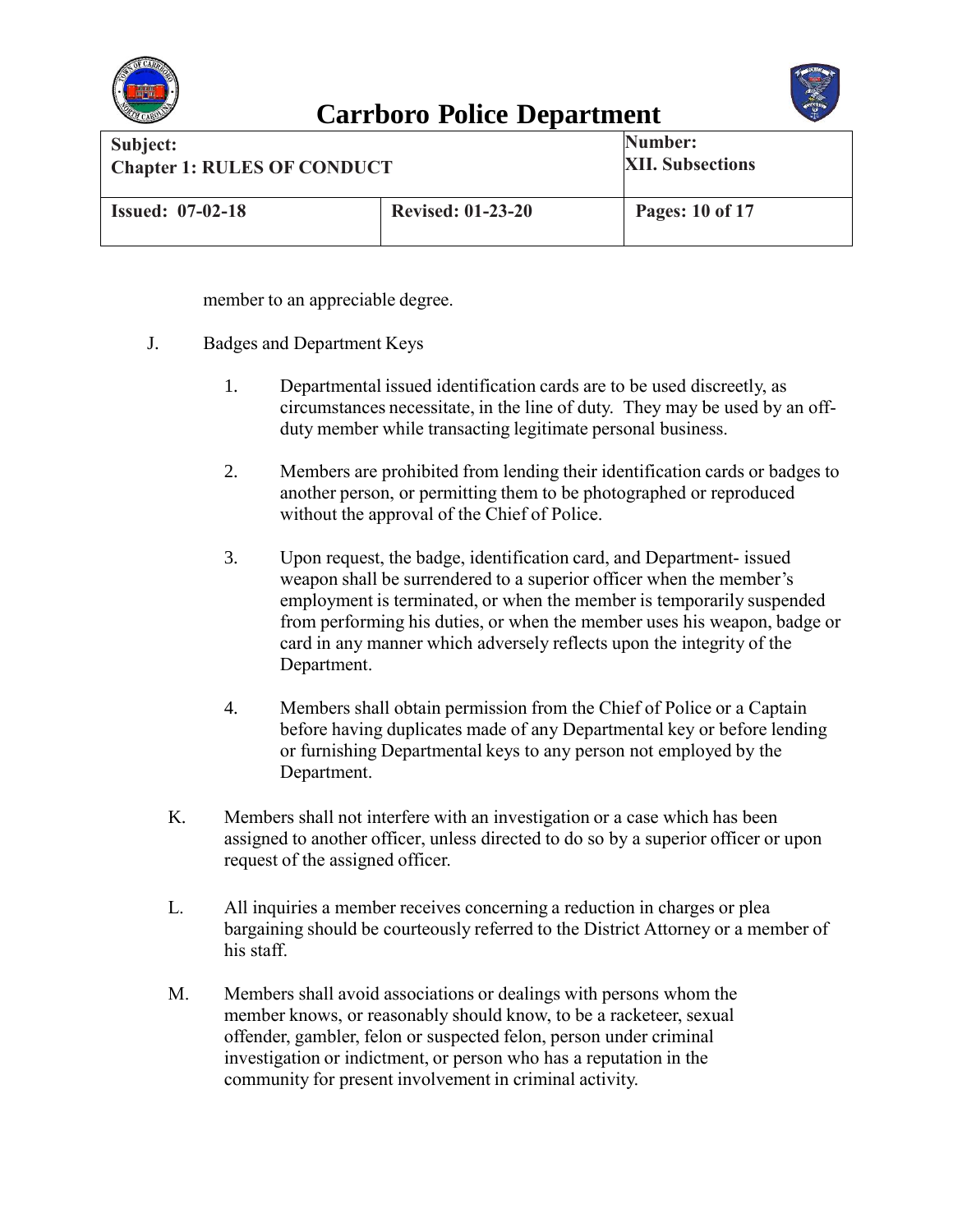



| Subject:<br><b>Chapter 1: RULES OF CONDUCT</b> |                          | Number:<br><b>XII. Subsections</b> |
|------------------------------------------------|--------------------------|------------------------------------|
| <b>Issued: 07-02-18</b>                        | <b>Revised: 01-23-20</b> | Pages: 11 of 17                    |

N. Members shall not knowingly visit, enter, or frequent a house of prostitution, gambling house, or establishment wherein the laws of the United States, the State of North Carolina, or the Town of Carrboro are regularly violated.

The prohibitions of this section may be waived by the Chief of Police for the purposes of a specific investigation.

- O. Members shall not communicate in any manner, directly or indirectly, any information which might assist persons guilty of criminal acts to escape arrest or punishment or which may enable them to dispose of or secrete evidence of unlawful activity or money, merchandise, or other property unlawfully obtained.
- P. Members shall not sleep while on-duty.
- Q. Officers shall not loiter in cafes, convenience stores, service stations, or other public places except for the purpose of transacting police business or to take regular meals or breaks as provided for in Departmental rules and regulations.
- R. Contact with Town Leaders
	- 1. No member shall contact any Council Member, the Mayor, or the Town Manager concerning any police matter, except via the chain of command or by special permission of the Chief of Police. This provision shall not apply where such contact or speech is protected by the First Amendment.
	- 2. Any member contacted by a Council Member, the Mayor, or the Town Manager concerning any police matter, other than a routine call for assistance, shall immediately notify the Chief of Police.
	- 3. No member shall refer any citizen directly to a Council Member, the Mayor, or the Town Manager. If the citizen's request cannot be handled by the officer, it shall be referred up the chain of command.
- S. No citizen shall be allowed to ride in police vehicles, except members of the Department, individuals detained or being transported in the course of the member's official duties, or others specifically authorized by the Shift Supervisor, or another superior officer.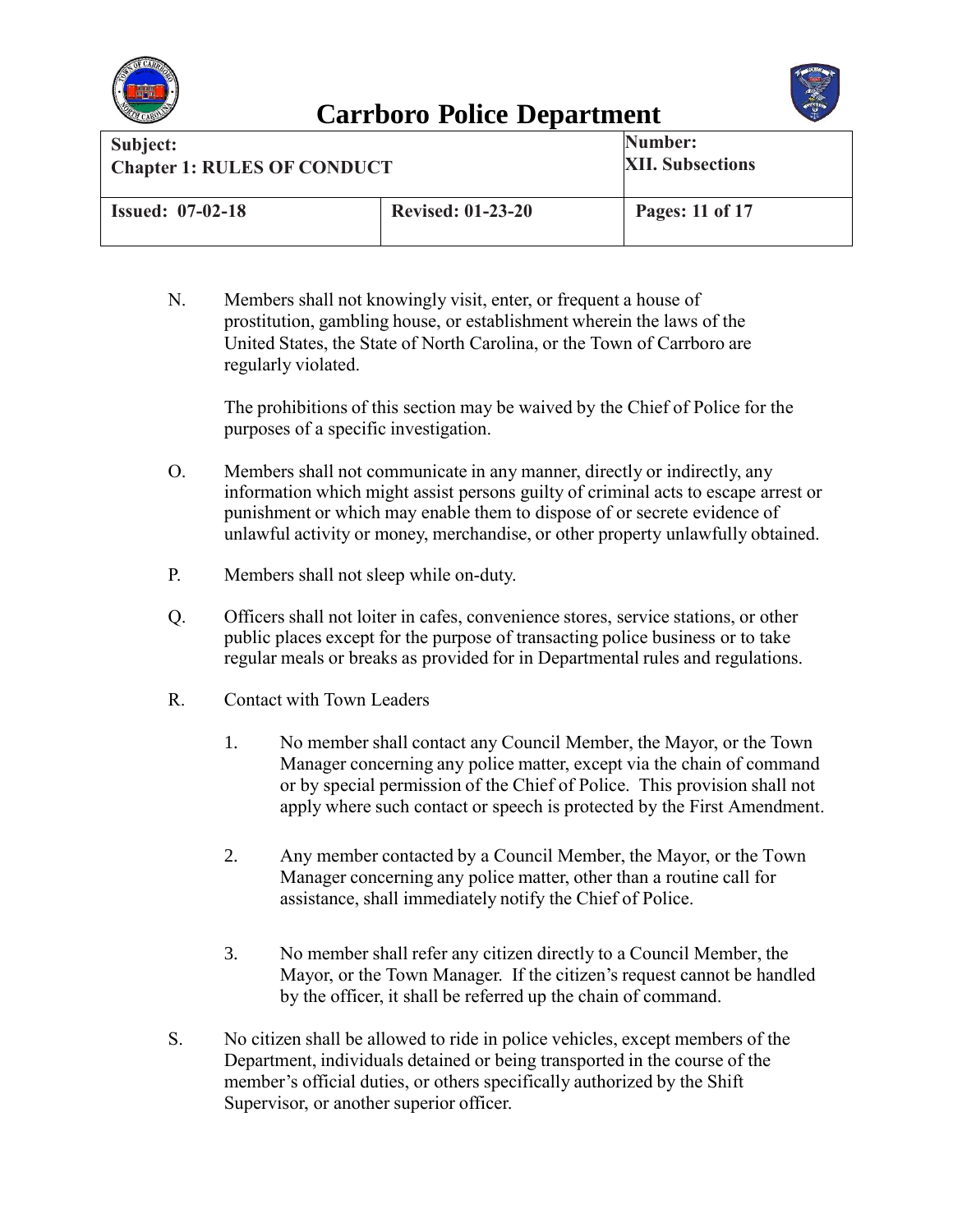



| Subject:<br><b>Chapter 1: RULES OF CONDUCT</b> |                          | Number:<br><b>XII. Subsections</b> |
|------------------------------------------------|--------------------------|------------------------------------|
| <b>Issued: 07-02-18</b>                        | <b>Revised: 01-23-20</b> | Pages: 12 of 17                    |

- T. No personal long distance calls shall be made at the Town's expense.
- U. All telephone systems and related equipment are owned and operated by the Town of Carrboro and as such, all communications conducted on Town-owned telephones are controlled by the Town. Members retain no privacy expectation whatsoever in any communication made or received by use of Town owned or supplied communications equipment or computers.

#### **IX. DISCLOSURE OF DEPARTMENTAL REPORTS AND RECORDS**

- A. Members shall not disclose any confidential Departmental policies, plans, or other information except as authorized by the Chief of Police. Departmental reports and records and criminal records shall be released only by Records Division personnel, except as authorized by the Chief of Police.
- B. Release of such records and reports shall be in compliance with applicable laws.

#### **X. CARE OF EQUIPMENT AND PROPERTY**

- A. Members are responsible for the proper care of all equipment issued to them. Members shall take reasonable precautions to prevent damage, loss, or destruction of equipment issued to them. If equipment is damaged, lost, or destroyed, a written explanation of the circumstances shall be made to the Chief of Police. If the loss was willful or caused by negligence, the member shall be held responsible for the cost of replacement.
- B. All members shall be issued a copy of the Department Policies and Procedures Manual and each member shall be responsible for the proper maintenance of his Manual and shall make appropriate changes or inserts as directed.

#### **XI. TRAINING**

This procedure will govern aspects of training by the members of the Carrboro Police Department. The purpose of this procedure is to provide guidelines for officers attending training and officers certified to conduct law enforcement training.

A. Definitions: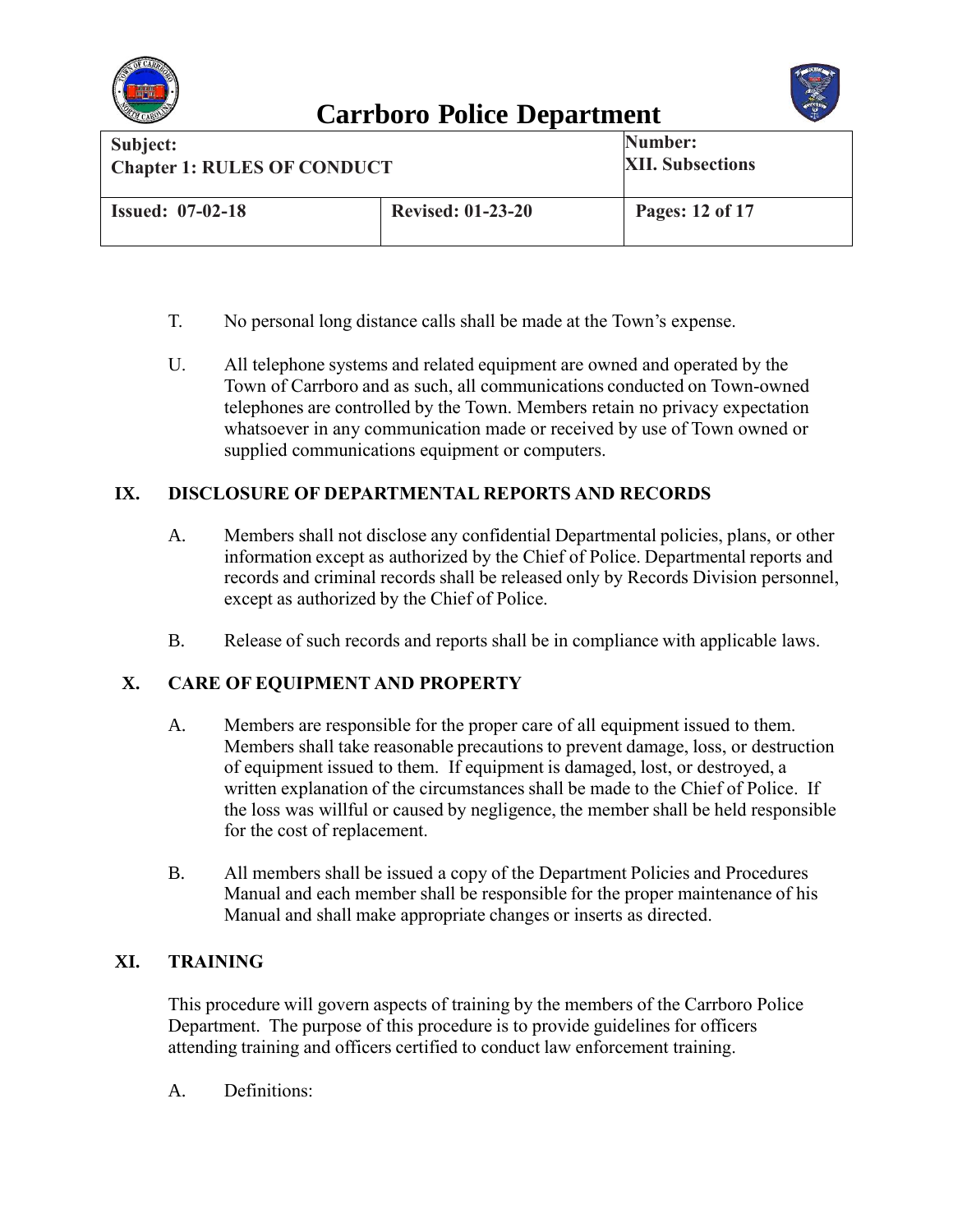



| Subject:                           |                          | Number:                 |
|------------------------------------|--------------------------|-------------------------|
| <b>Chapter 1: RULES OF CONDUCT</b> |                          | <b>XII. Subsections</b> |
| <b>Issued: 07-02-18</b>            | <b>Revised: 01-23-20</b> | Pages: 13 of 17         |

- 1. Training: The teaching of vocational or practical useful skills in an effort to promote professional development. Training may be conducted in formal educational settings or seminars.
- 2. Instructor: An individual who is certified by the North Carolina Criminal Justice and Training Standards Commission to teach law enforcement related courses within the State.
- B. Requirements for Training:
	- 1. Request Protocol Officers wishing to attend training shall adhere to the following request protocol:
		- a. The requesting officer shall complete a School Request Form, listing the officer's name, school name, school sponsor and dates of training;
		- b. The officer shall submit the form to his immediate supervisor for approval. Supervisors shall review the request and determine the feasibility of the training based on schedule, personnel, and budgetary constraints;
		- c. If approved, the supervisor shall submit the form to the Captain of the officer's respective division; and
		- d. If approved, the Captain shall then advise the requesting officer and their respective supervisor. The officer shall contact the appropriate representative at the school to procure a reservation for the officer to attend the training. Once the reservation has been confirmed, the officer shall notify his immediate supervisor.
	- 2. Pay and Reimbursement
		- a. Officers attending approved training shall receive their standard salary while in class, which will be based on the time spent in class attendance. Officers shall make every effort to attend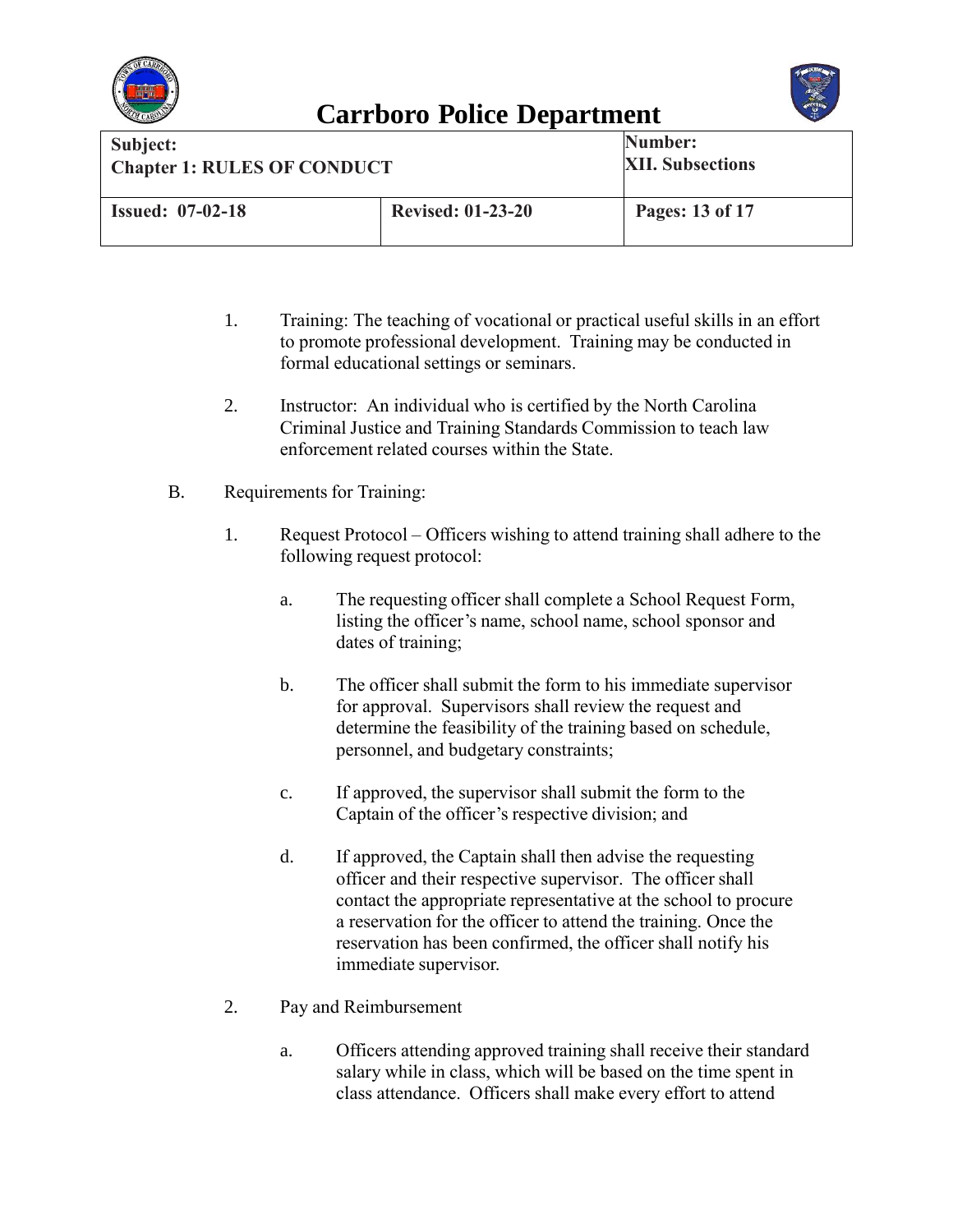



| Subject:<br><b>Chapter 1: RULES OF CONDUCT</b> |                          | Number:<br><b>XII. Subsections</b> |
|------------------------------------------------|--------------------------|------------------------------------|
| <b>Issued: 07-02-18</b>                        | <b>Revised: 01-23-20</b> | Pages: 14 of 17                    |

training during their regularly scheduled shift.

- b. Officers shall adhere to the Town of Carrboro Policy on Reimbursement for Travel Expense in the use of Town vehicles and all expenses incurred while attending training.
- c. Officers attending training for five (5) or more consecutive days shall be provided expense money prior to departing for training. Officers attending training four (4) or less consecutive days shall be reimbursed upon completion of the training.
- 3. Conduct All officers shall act in accordance with the Department's Rules of Conduct while attending training. Officers engaging in inappropriate behavior may be subject to disciplinary action.
- 4. Documentation Officers shall provide documentation of successful completion of training to their immediate supervisor and to the Training Coordinator. It is strongly recommended that the officer maintain original copies of all completed training classes for future reference in pay for performance evaluations, career development and promotions.
- 5. Failure to Complete Training Any officer who fails to complete scheduled training may be required to reimburse the Town for incurred expenses, including meals, lodging, registration/seminar fees, and training materials. Unforeseen circumstancesshall be excusable, such as illness, injury, family emergencies, and Departmental recall to duty. The Training Coordinator, in conjunction with the officer's immediate supervisor and division Captain, shall determine if the officer shall be required to reimburse the Town for the expenses.
- C. Specific Training Recommendations: Officers assigned to the various divisions and positions within the Department are strongly encouraged to attend taskspecific training related for their respective job responsibilities. This works to promote career development, ensure professionalism, and provide quality service to the citizens of Carrboro. Division supervisors shall be responsible for assisting subordinate personnel in choosing and attending training.
	- 1. Patrol Officers newly assigned to the Patrol Division are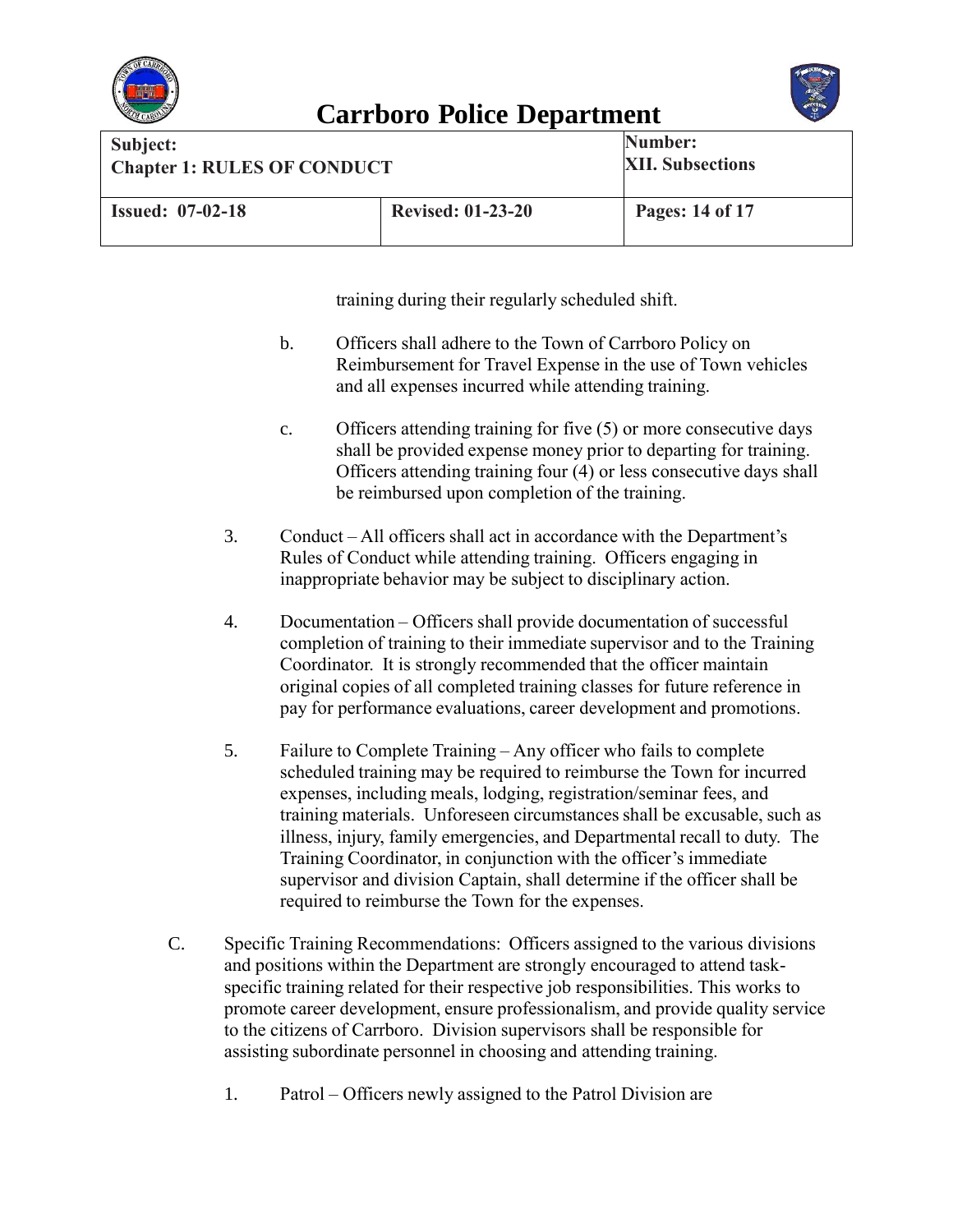



| Subject:                           |                          | Number:                 |
|------------------------------------|--------------------------|-------------------------|
| <b>Chapter 1: RULES OF CONDUCT</b> |                          | <b>XII. Subsections</b> |
| <b>Issued: 07-02-18</b>            | <b>Revised: 01-23-20</b> | Pages: 15 of 17         |

encouraged to attend the following classes within the first two years of employment:

- a. Close Quarter Pistol
- b. Officer Survival I
- c. Radar Certification
- d. Intoxilyzer Certification
- 2. Investigations Officers newly assigned to the Investigations Division are encouraged to enroll in the Criminal Investigation Certificate Program (CICP) through the North Carolina Justice Academy (NCJA). The curriculum identifies required and elective courses specific to investigative techniques.
- 3. Community Services Officers newly assigned to the Community Services Division are encouraged to attend classes' specific to their job function.
- 4. Supervisors Officers promoted to supervisory positions are encouraged to attend classes to develop management and leadership qualities and skills.
- D. Instructors: Officers must meet the requirements set forth by the North Carolina Criminal Justice and Training Standards Commission and hold a current certification as an Instructor from the State to be able to conduct training. Instructors must adhere to State guidelines when conducting training sessions.
	- 1. Departmental Training Officers who are instructors certified by the State shall be allowed to conduct training to Departmental personnel. Training topics shall be chosen as needed or mandated for yearly inservice training by the State. Coordination for training shall be overseen by the Training Coordinator.
	- 2. Off-Duty Training Officers who are instructors shall be allowed to conduct training for other agencies or at training institutions, such as sites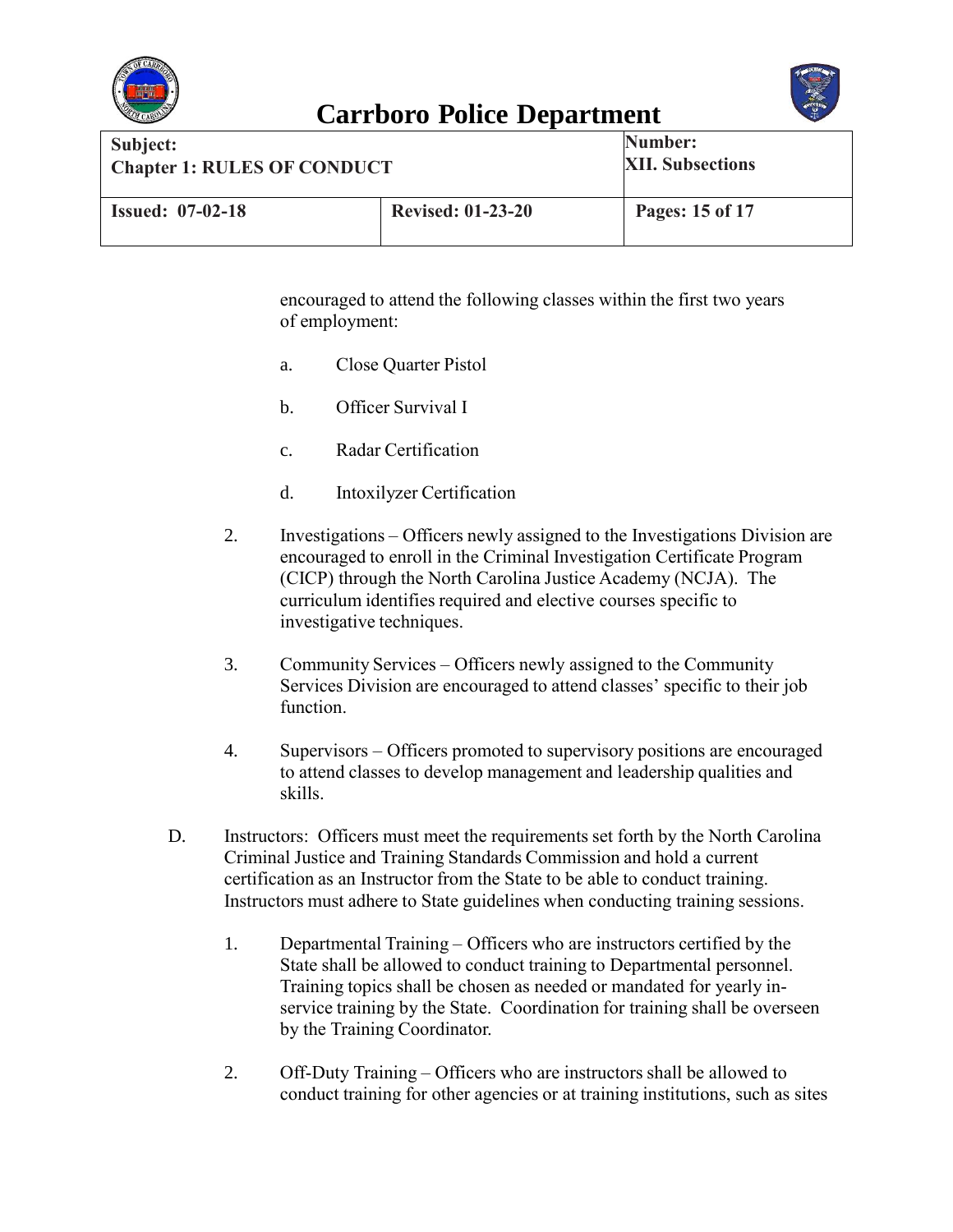



| Subject:<br><b>Chapter 1: RULES OF CONDUCT</b> |                          | Number:<br><b>XII. Subsections</b> |
|------------------------------------------------|--------------------------|------------------------------------|
| <b>Issued: 07-02-18</b>                        | <b>Revised: 01-23-20</b> | Pages: 16 of 17                    |

conducting Basic Law Enforcement Training. Officers must get the approval of their immediate supervisor and by use of the appropriate request form prior to conducting the training. Outside agencies may enter into agreement with the Department to conduct inter-agency training during the officer's scheduled duty day.

Officers who are contracted by an outside agency or institution to conduct training shall do so on their own time and will not be compensated by the Town. Outside employment shall be conducted when the officer is either off-duty, on leave, or on vacation. Any employee who violates this section shall be subject to disciplinary action.

- E. In-Service Training:
	- 1. The Carrboro Police Department will provide State mandated in-service training to all sworn personnel. In-service training dates will combine range qualification and classroom instruction. Officers are encouraged to take advantage of these combined training dates in order to meet the required State training levels. If any officer misses a training date, it is incumbent upon that officer to arrange appropriate training via the established training request protocol described above.
	- 2. On a case-by-case basis, individual instructors may elect to conduct retraining of certain blocks of instruction in accordance with State requirements. This retraining is solely at the discretion of the individual **instructor**
	- 3. All officers will receive annual training on bloodborne pathogens. This training will be delivered in a traditional classroom setting or on-line format.

#### **XII. POLICY INSPECTION**

- A. Members are responsible for maintaining ready and continuous access to this Policy and Procedure Manual for reference and consultation.
- B. Members are responsible for ensuring that this Policy and Procedure Manual is